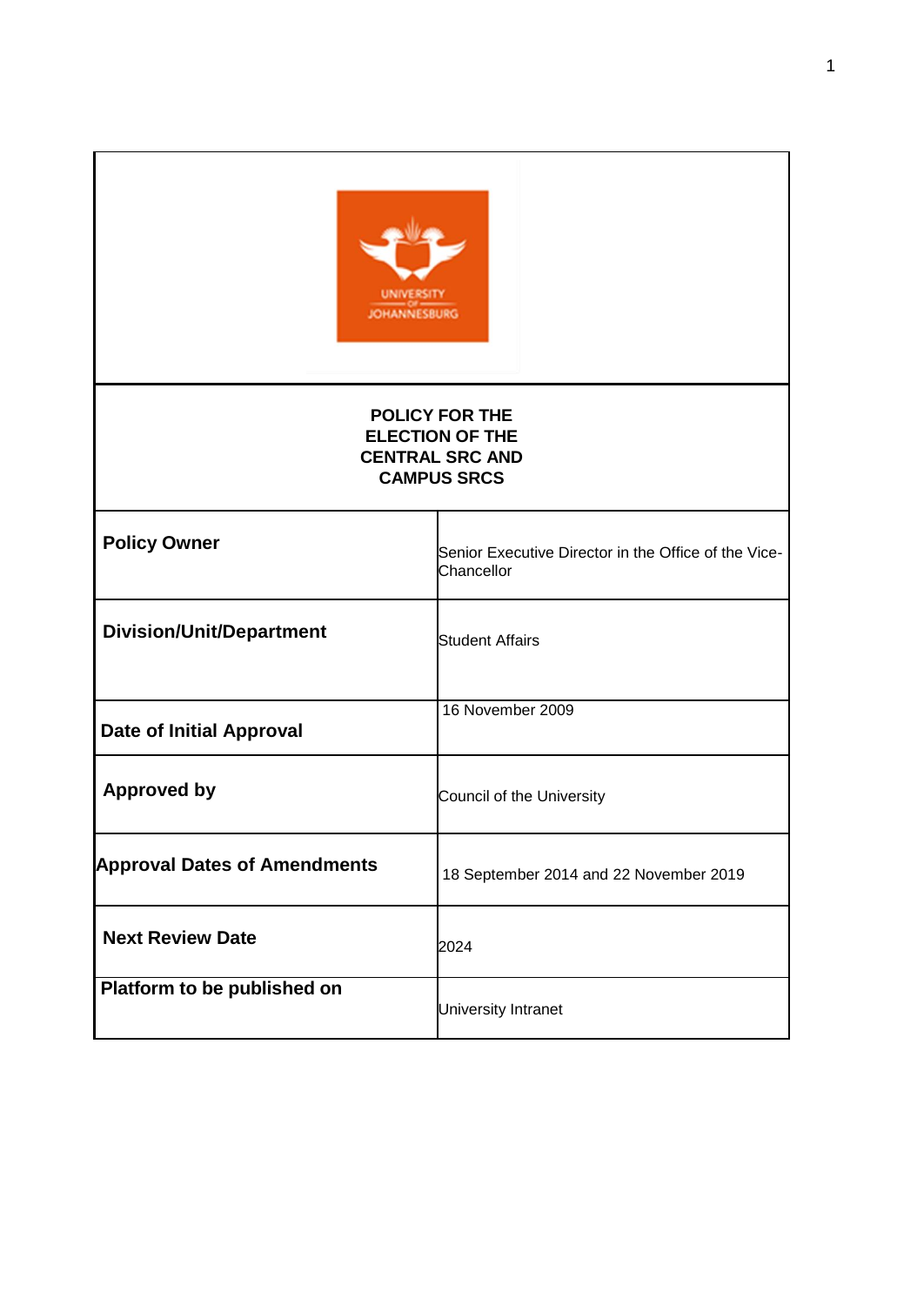# **POLICY FOR THE ELECTION OF THE CSRC AND CAMPUS SRCS**

## **1. PURPOSE**

- 1.1 This policy adopts procedures for the election of the CSRC and campus SRCs in line with the UJSRC Constitution.
- 1.2 The objectives of this policy are to:
- 1.2.1 set out the rules, procedures and processes for the election of the CSRC and campus SRCs;
- 1.2.2 provide for consistency in the conduct of the elections on all campuses of the University of Johannesburg;
- 1.2.3 support free and fair UJSRC elections.

## **2. DEFINITIONS**

- 2.1 Terms as defined in the UJSRC Constitution have the same meaning in this policy.
- 2.2 In addition to the terms defined in the UJSRC Constitution the following definitions are relevant for this policy, unless the context indicates otherwise:
- 2.2.1 The Electoral Committee is a structure that meets the requirements of Section 68(1) of the Higher Education Act 101 of 1997 and oversees the implementation of the electioneering process for the UJSRC elections.
- 2.2.2 'Student society' means a student society as defined in the Policy for Societies.
- 2.2.3 'Independent candidate' means a student contesting the elections for a position in either the CSRC or a campus SRC as an individual, independent of any student society contesting the elections, regardless of whether the student is affiliated to any society or not.
- 2.2.4 'Person' means a natural or juristic person.
- 2.2.4 'SRC elections' means the elections of the CSRC and/or the campus SRCs.

## **3. ELECTORAL COMMITTEE**

## **3.1 Composition and constitution**

- 3.1.1 SRC elections are supervised and conducted by the Electoral Committee.
- 3.1.2 The Electoral Committee is a structure that meets the requirements of Section 68(1) of the Higher Education Act 101 of 1997. The composition of the Electoral Committee is determined by the MEC from time to time. The MEC selects the members of the Electoral Committee with a view to establish a structure to provide assurance to it and the Council that elections were free and fair.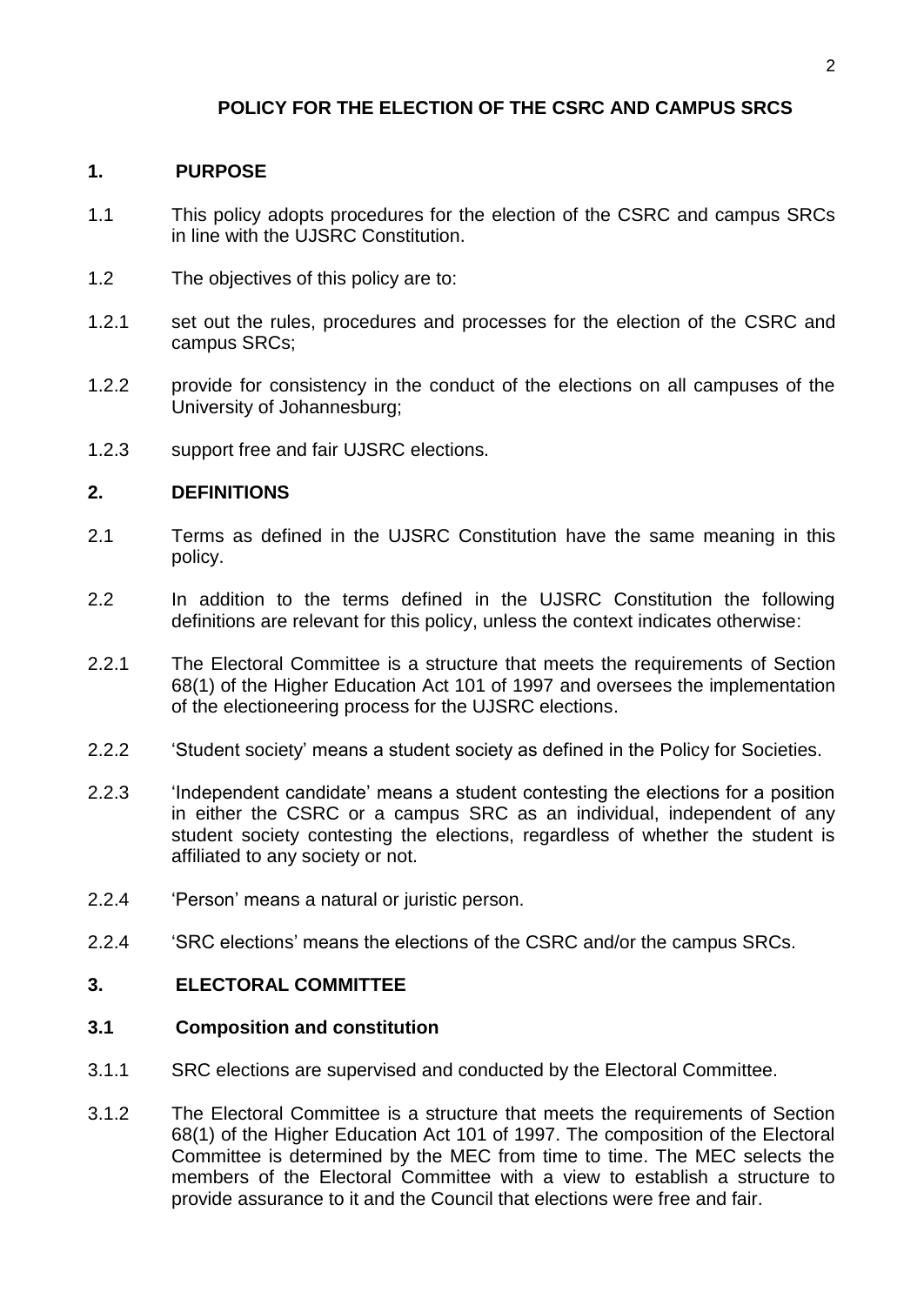- 3.1.3 The chairperson of the Electoral Committee is responsible for the work of the committee on all campuses. The chairperson may appoint other committee members to conduct elections on the various campuses.
- 3.1.4 The Electoral Committee may involve independent experts, volunteers or other persons to assist with its work, provided that such persons have no relationship with any of the candidates or student societies contesting the election.

### **4. POWERS AND FUNCTIONS**

- 4.1. The Electoral Committee:
- 4.1.1 conducts SRC elections in accordance with this policy and the UJSRC Constitution;
- 4.1.2 makes such further regulations as may be necessary to give effect to this policy;
- 4.1.3 submits a planning document and budget for the elections to the member of the Management Executive Committee responsible for Student Affairs at least one (1) month before the start of the electoral process;
- 4.1.4 is responsible for all election material and specifically for:
- 4.1.4.1 electronic ballots are to be ready for the elections at least two (2) hours before the voting process opens;
- 4.1.4.2 a secured election process protected from manipulation;
- 4.1.5 performs the duties necessary for the effective organisation of the election, including:
- 4.1.5.1 opens and closes the nomination process following a timetable approved by the member of the Management Executive Committee responsible for Student Affairs;
- 4.1.5.2 compiles and publishes a complete list of the independent candidates and student societies contesting the SRC elections;
- 4.1.5.3 determines the design of the electronic ballots, including the appropriate method of numbering and labelling of the ballots;
- 4.1.5.4 takes steps to grant every student registered for a formal subsidised qualification access to the electronic voting system in order to vote for candidates of person's choice;
- 4.1.5.5 takes steps to make electronic devices for voting available on each campus, for students who otherwise cannot access other electronic devices for voting.
- 4.1.6 submit the results of the SRC elections to the member of the Management Executive Committee responsible for Student Affairs within one (1) day after the counting and reconciliation of the ballots;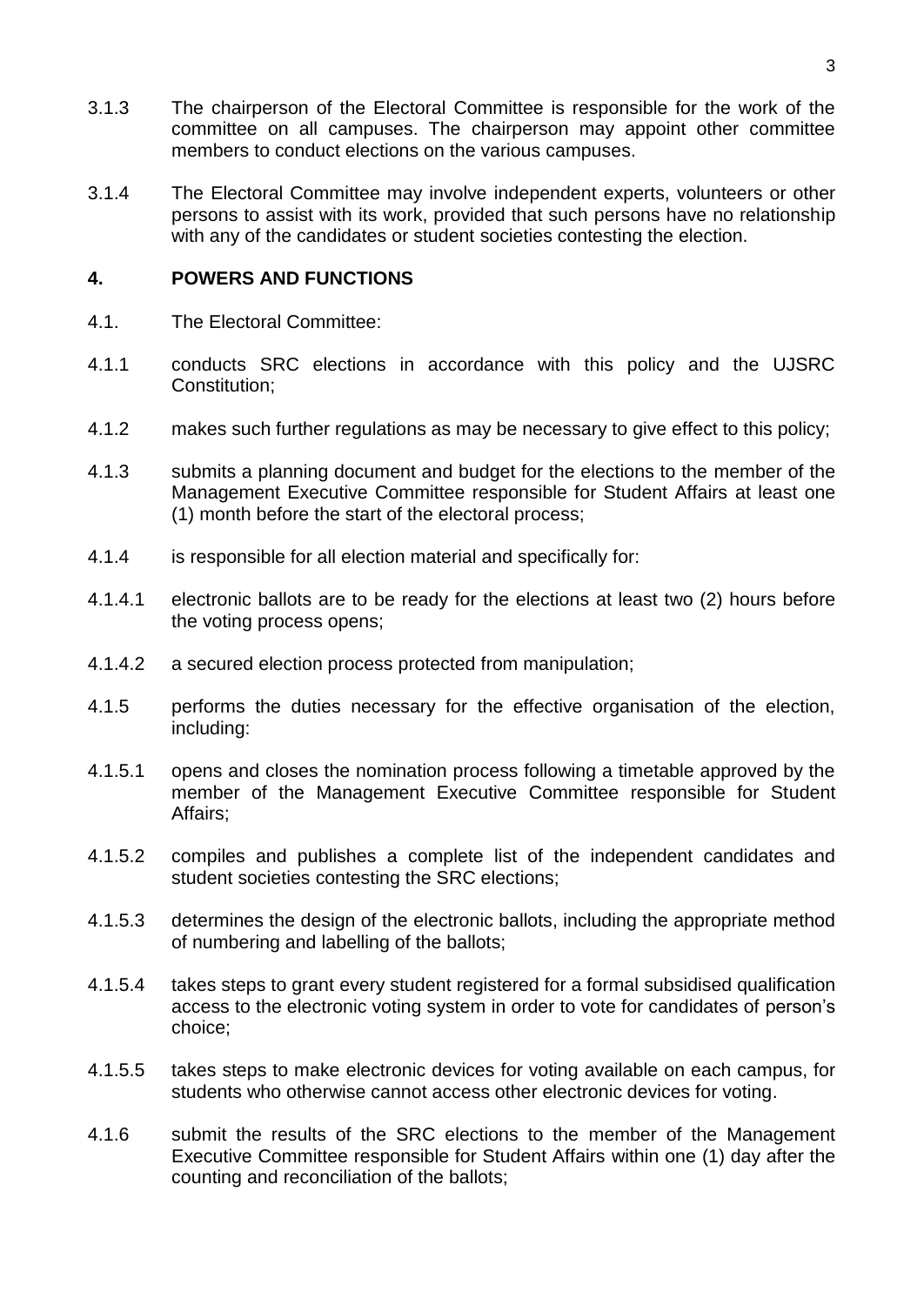- 4.1.7 declares the results of the elections for each campus at a predetermined time and place;
- 4.1.8 constitutes the campus SRCs and CSRC according to the procedure in this policy;
- 4.1.9 in consultation with the member of the Management Executive Committee responsible for Student Affairs, postpones the elections should it deem the circumstances not to be conducive to free and fair elections;
- 4.1.10 calls for a new election if circumstances arise which may substantially affect the outcome of the elections. ;
- 4.1.11 presents a report on the elections, including financial statements, to the member of the Management Executive Committee responsible for Student Affairs within seven (7) days after the constituting of the UJSRC;
- 4.2 Student Affairs :
- 4.2.1 makes arrangements for regularly liaising with the Electoral Committee;
- 4.2.2 makes arrangements with regard to the areas, facilities and funding for the elections;
- 4.2.3 presents the timetable for the elections before the beginning of the nomination process;
- 4.2.4 in conjunction with the Electoral Committee, prepares and distributes election nomination forms;
- 4.2.5 arranges meetings of contestants to explain the election process, rules and regulations;
- 4.2.6 coordinates the marketing of the SRC elections;
- 4.2.7 provides contestants with reasonable assistance to promote themselves during the elections;
- 4.2.8 provides an official voters roll for each campus;
- 4.2.9 observes during each step of the process of SRC elections;

#### **5. CONTESTANTS**

### **5.1 Qualification**

In order to be a member of the CSRC or a campus SRC a student must:

- 5.1.1 be a registered student of the University of Johannesburg for a formal subsidised qualification at the time of the election and must have been registered in the previous academic year for a formal subsidised qualification;
- 5.1.2 be registered on the campus which he/she will be representing;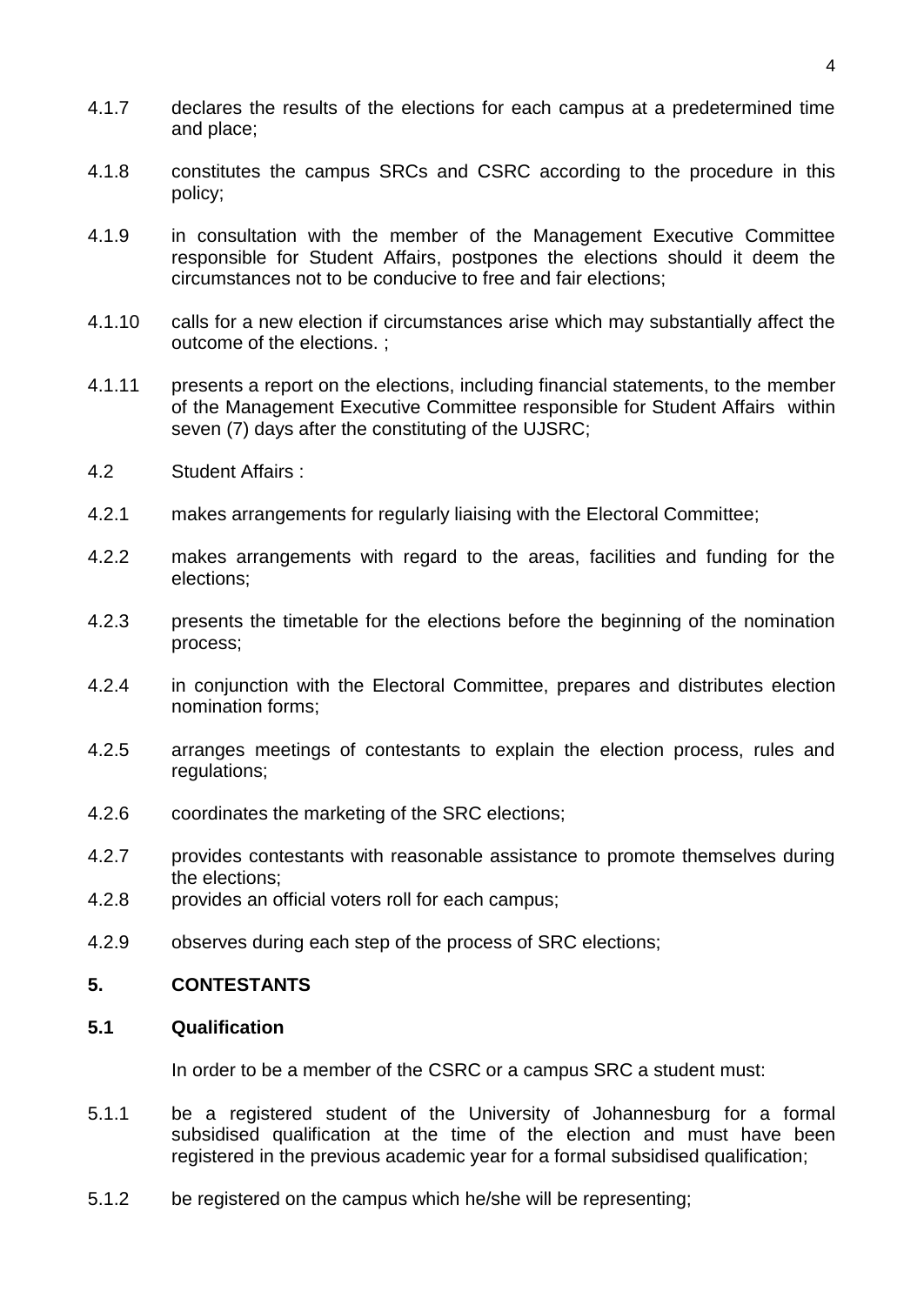- 5.1.3 not be in his/her first year of registration as a full time student of the University;
- 5.1.4 have passed hundred percent (100%) of all his/her registered modules in the previous academic year;
- 5.1.5 not be serving a penalty as a result of a criminal conviction at the time of the election; and
- 5.1.6 not be serving a disciplinary penalty imposed by any disciplinary body of the University.

#### **5.2 Independent candidates**

- 5.2.1 Any registered student of the University may contest any position in the campus SRC or CSRC as an independent candidate, provided that he/she meets the required criteria.
- 5.2.2 An independent candidate may contest either a position in the campus SRC or CSRC.

## **5.3 Student societies**

- 5.3.1 Any student society of the University may contest any position in the campus SRC and/or the CSRC elections provided that such a society:
- 5.3.1.1 has disclosed on the nomination form for the campus SRC the names of up to ten (10) individual students, whom it intends to fill the positions and such students meet the required criteria:
- 5.3.1.2 has disclosed on the nomination form for the CSRC the names of up to two (2) individual students, whom it intends to fill the positions it is contesting and such students meet the required criteria:
- 5.3.1.3 has been recognised by the campus SRC.
- 5.3.2 Student societies may not submit the same names for campus SRC and CSRC positions.
- 5.3.3 An individual student may only be allowed to contest for SRC elections under one society.

#### **5.4 Conduct**

All independent candidates or societies contesting the UJSRC elections must:

- 5.4.1 attend duly advertised meetings or workshops arranged by the Electoral Committee or Student Affairs;
- 5.4.2 provide any relevant information requested by the Electoral Committee or Student Affairs, including official names, logos, slogans and symbols;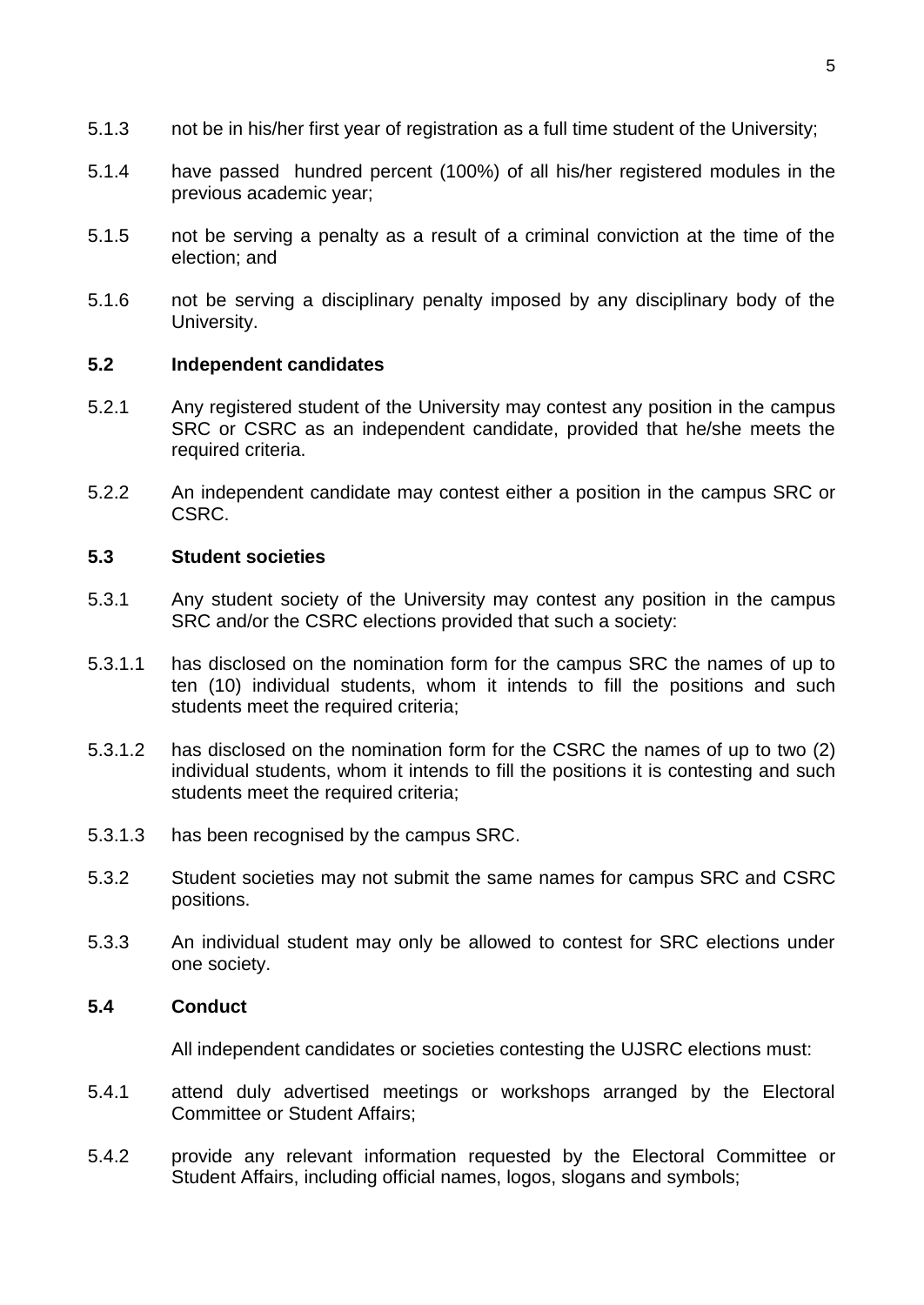- 5.4.3 accept responsibility for any misconduct by themselves or supporters of the student society;
- 5.4.4 ensure that individuals do not interfere with the elections in any unauthorised manner, including being present within a radius of fifty (50) metres of any voting station at which the arranged devices by the Electoral Committee are placed;
- 5.4.5 adhere to agreements entered into with the Electoral Committee or Student Affairs.

## **6. NOMINATIONS**

- 6.1 Every independent candidate or student society wishing to contest a position in the campus SRC or CSRC must submit a complete nomination form.
- 6.2 For every independent candidate and each candidate listed by a student society the following must be submitted with the nomination form:
- 6.2.1 proof of registration;
- 6.2.2 academic record;
- 6.2.3 acceptance of the nomination;
- 6.2.4 in the case of an independent candidate only, the names, signatures and proof of registration of at least sixty (60) registered students of the University supporting the nomination.
- 6.3 Completed nomination forms must be delivered by hand by the independent candidate or in the case of student societies the authorised representative (either chairperson or secretary) of a student society concerned to a representative of the Electoral Committee, who issues a confirmatory receipt to the respective candidate or society.
- 6.4 No nomination form may be accepted after the final submission date and time set by the Electoral Committee.
- 6.5 The Electoral Committee must verify the validity of all nominations for elections within five (5) days of the closing of nominations and publish a first list of contestants.
- 6.6 In the case of a nomination not being approved, contestants who have been disapproved will have two (2) days to amend their nominations.
- 6.7 The Electoral Committee must verify the validity of all amended nominations within two (2) days of the submission of amended nominations and publish a second list of contestants.
- 6.8 After publishing the second list of contestants, contestants will have one (1) day to lodge an appeal with the member of the Management Executive Committee responsible for Student Affairs. The member of the Management Executive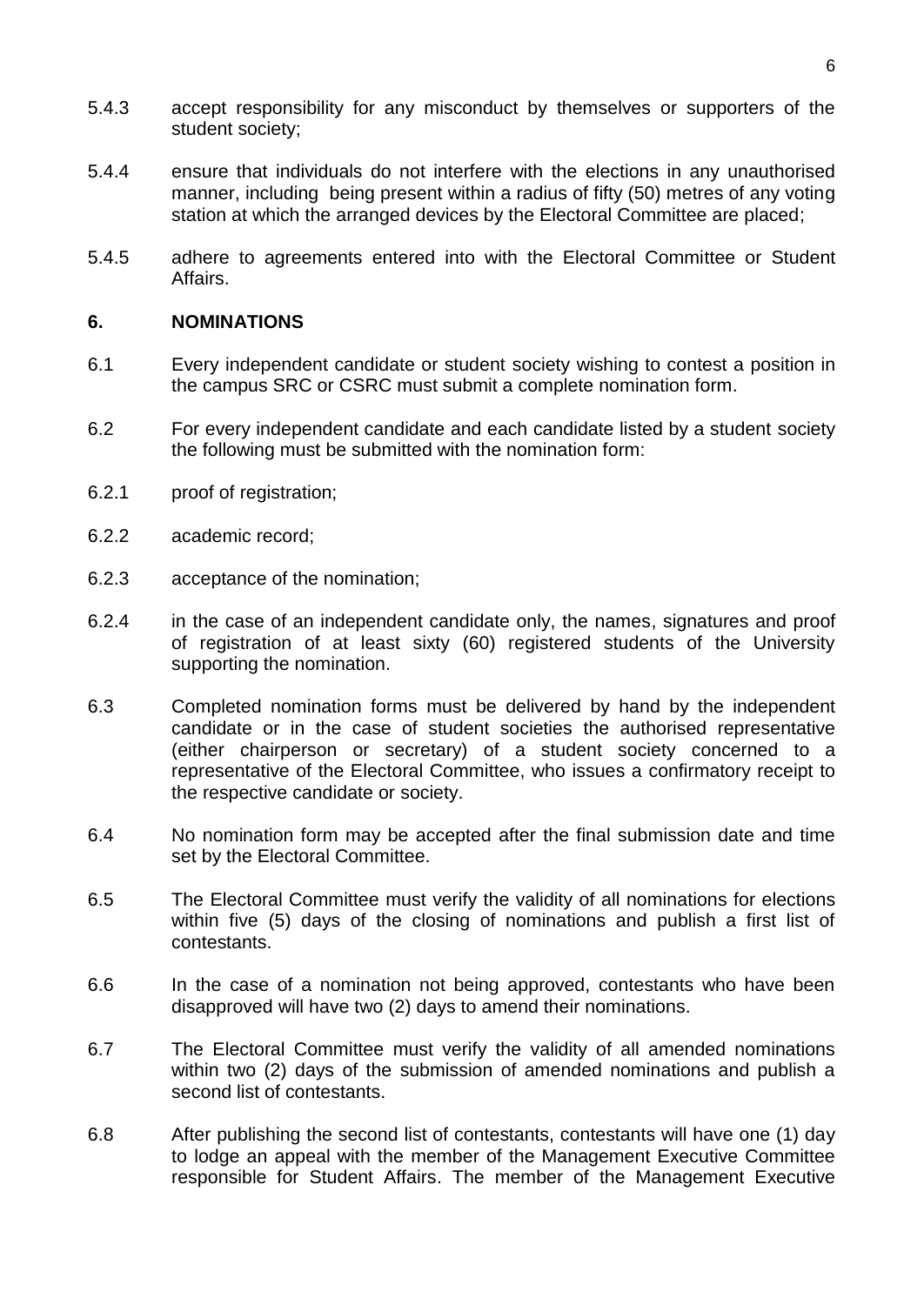Committee responsible for Student Affairs will take a final decision on an appeal within two (2) days of the submission of the appeal.

- 6.9 An independent candidate or student society whose nomination has been approved by the Electoral Committee is deemed to be registered for contesting the elections.
- 6.10 Once a nomination has been approved, the student society concerned is bound to adhere to all instructions with regard to the elections issued by the Electoral Committee.
- 6.11 The Electoral Committee may cancel the nomination of any independent candidate or student society who intentionally furnishes false information with regard to a nomination.
- 6.12 If less than seven (7) nominations are received for positions in the campus SRC or less than six (6) nominations are received for positions in the CSRC by the time of closing of nominations, unfilled positions are filled by means of a byelection.

## **7. VOTING**

- 7.1 Each student registered for a formal subsidise qualification shall has the right to:
- 7.1.1 cast one vote for each position of the campus SRC of the campus on which the person is registered;
- 7.1.2 cast one vote for each position of the CSRC of the campus on which the person is registered.
- 7.2 A list of students registered on each campus of the University must be used as a basis to compile the official voters' roll for each campus.
- 7.3 In order to cast a vote:
- 7.3.1 the name of a voter has to appear on a voters' roll;
- 7.3.2 a voter must produce and/or enter a valid student card or valid proof of registration and identity.
- 7.4 In the event of a student's name not appearing on the voters' roll or the entered student number and other safety mechanism are found to be invalid, the student must provide valid proof of registration and identity, after which the relevant representative of the Electoral Committee may add such a student's name to the voter's roll or assist with the login with an accompanying note explaining the nature of proof of registration that was produced.
- 7.5 Voting must be by secret ballot.
- 7.6 Each voter may cast: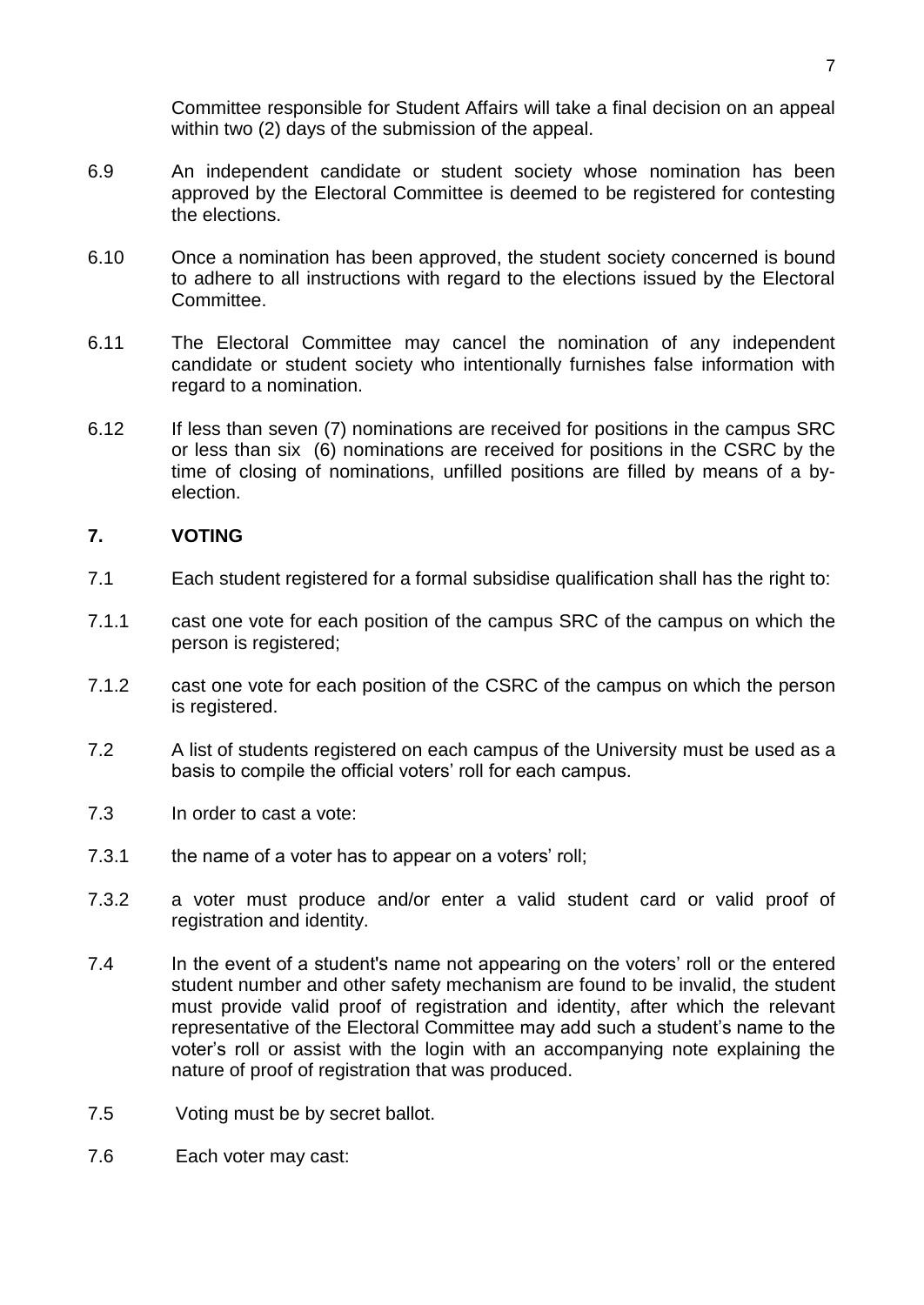7.6.1 one vote for the candidate or student society of person's choice for each position of the campus SRC;

7.6.2 one vote for the candidate or student society of person's choice for each position of the CSRC.

### **8. COUNTING**

- 8.1 Electronic counting of votes may commence within an hour, but no later than twenty-four (24) hours after closure of voting, and may be adjourned or suspended with the approval of the Electoral Committee.
- 8.2 After the counting of votes the Electoral Committee declares:
- 8.2.1 the independent candidate or student society that has received the most votes with regard to positions contested in the campus SRC elections;
- 8.2.2 the two (2) independent candidates or student societies that have received the most votes for the two (2) positions contested in the CSRC elections.
- 8.3 As soon as the Electoral Committee has declared the completion of the counting of votes, all independent candidates and agents for student organisations contesting the elections must sign a declaration form confirming that they observed the process of the elections leading to the provisional election results.
- 8.4 Student societies who have successfully contested position/s in the campus SRC elections or CSRC election, must provide the name of the individual member of a society (one of the members listed on the nomination form) to take up a position to the Electoral Committee within two (2) days of the provisional announcement of the election results.

## **9. OBJECTIONS AND APPEALS**

- 9.1 Objections to the election results must be made in writing and with applicable proof.
- 9.2 Objections must be submitted to the Electoral Committee within twenty-four (24) hours of the provisional announcement of election results.
- 9.3 In the event of no objections having been received by the deadline, the results of the elections may be officially and finally announced by the Electoral Committee.
- 9.4 The decisions of the Electoral Committee regarding any objections lodged must be provided to the complainant in writing within two days (2) after the receipt of the objection and are subject to appeal.
- 9.5 An appeal against any decision by the Electoral Committee must be lodged in writing with the member of the Management Executive Committee responsible for Student Affairs within twenty-four (24) hours after the decision of the Electoral Committee has been received. The member of the Management Executive Committee responsible for Student Affairs must take a decision on the appeal within two (2) days after having received the appeal. The decision of the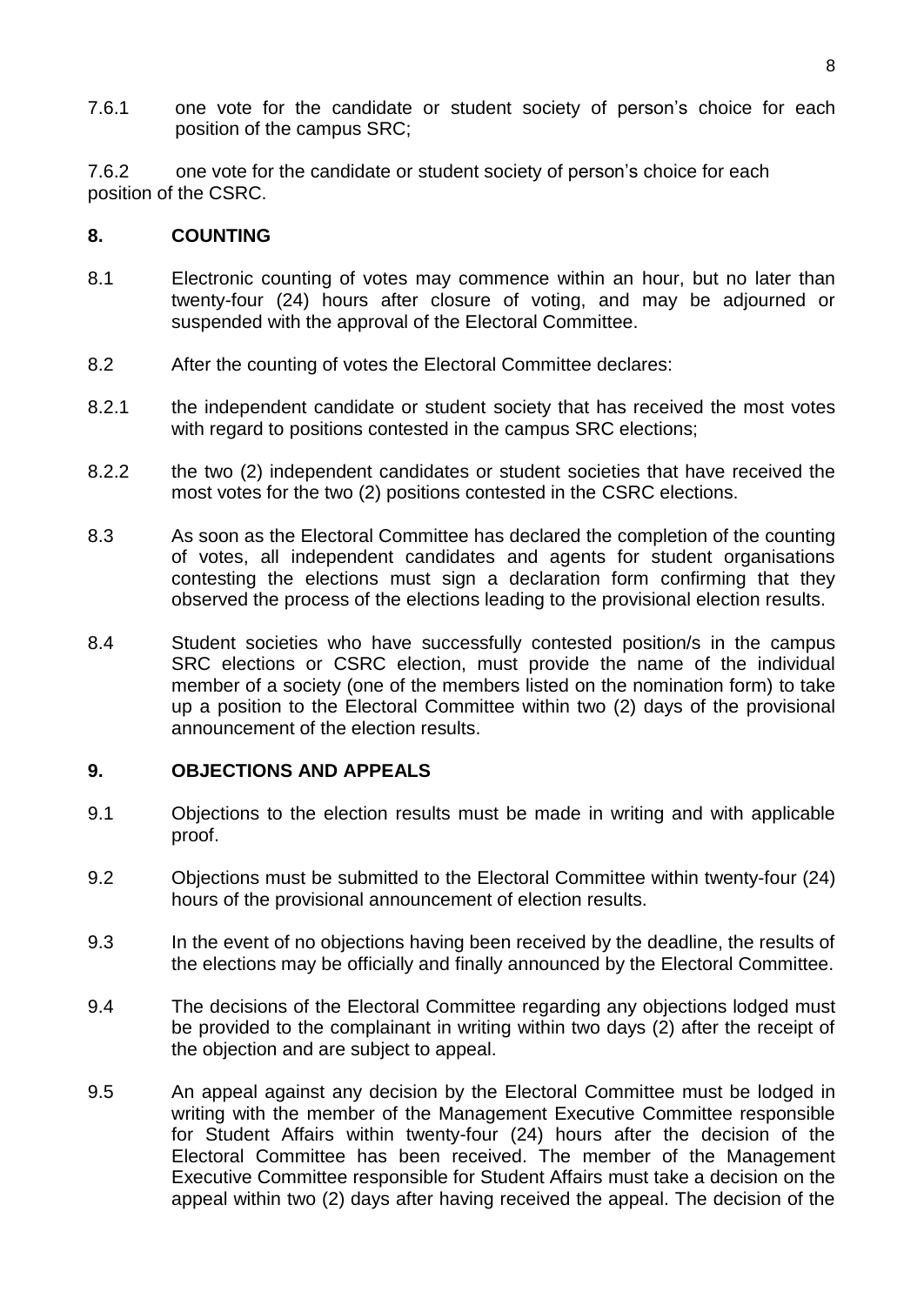member of the Management Executive Committee responsible for Student Affairs is final and binding.

## **10. ANNOUNCEMENT OF RESULTS**

The relevant executive committee member of the Electoral Committee;

- 10.1 announces the provisional results of the elections immediately after the person has declared the completion of the counting of votes;
- 10.2 announces the final election results no later than seven (7) days after the announcement of the provisional results;
- 10.3 at the announcement of the final results, assessed the electoral process and declare whether or not it can be deemed free and fair.

## **11. CONSTITUTING**

#### 11.1 **Campus SRC**

- 11.1.1 Campus SRCs must be constituted within five (5) days after the final announcement of the election results.
- 11.1.2 The relevant member of the Electoral Committee must provide written notice of the date, time and place of the constituting meeting to all the candidates or student societies who were elected to the campus SRC at least twelve (12) hours before the meeting. The constituting meeting may be be attended only by the newly elected campus SRC, a Student Affairs staff member as observer, and a member of the Electoral Committee as chairperson. Seven (7) members of the new campus SRC must be present at the meeting.
- 11.1.3 At the end of the constituting meeting, the chairperson of the Electoral Committee must declare whether or not the campus SRC is constituted according to the provisions of this policy and if so, that they are authorised to act according to the provisions of the UJSRC Constitution.
- 11.1.4 A minimum of seven (7) campus SRC members must be elected for the campus SRC to be constituted. If such a minimum has not been achieved, a byelection must be held to fill the vacant positions.

### 11.2 **CSRC**

- 11.2.1 The chairperson of the Electoral Committee must within five (5) days after the final announcement of the election results call a meeting of all members elected to the CSRC in the elections.
- 11.2.2 The chairperson of the Electoral Committee must provide written notice of the date, time and place of the constituting meeting to the CSRC members at least twenty-four (24) hours before the meeting. The constituting may be attended only by the new CSRC, a Student Affairs staff member as observer, and a member of the Electoral Committee as chairperson. Six (6) of the elected members of the new CSRC must be present at the meeting.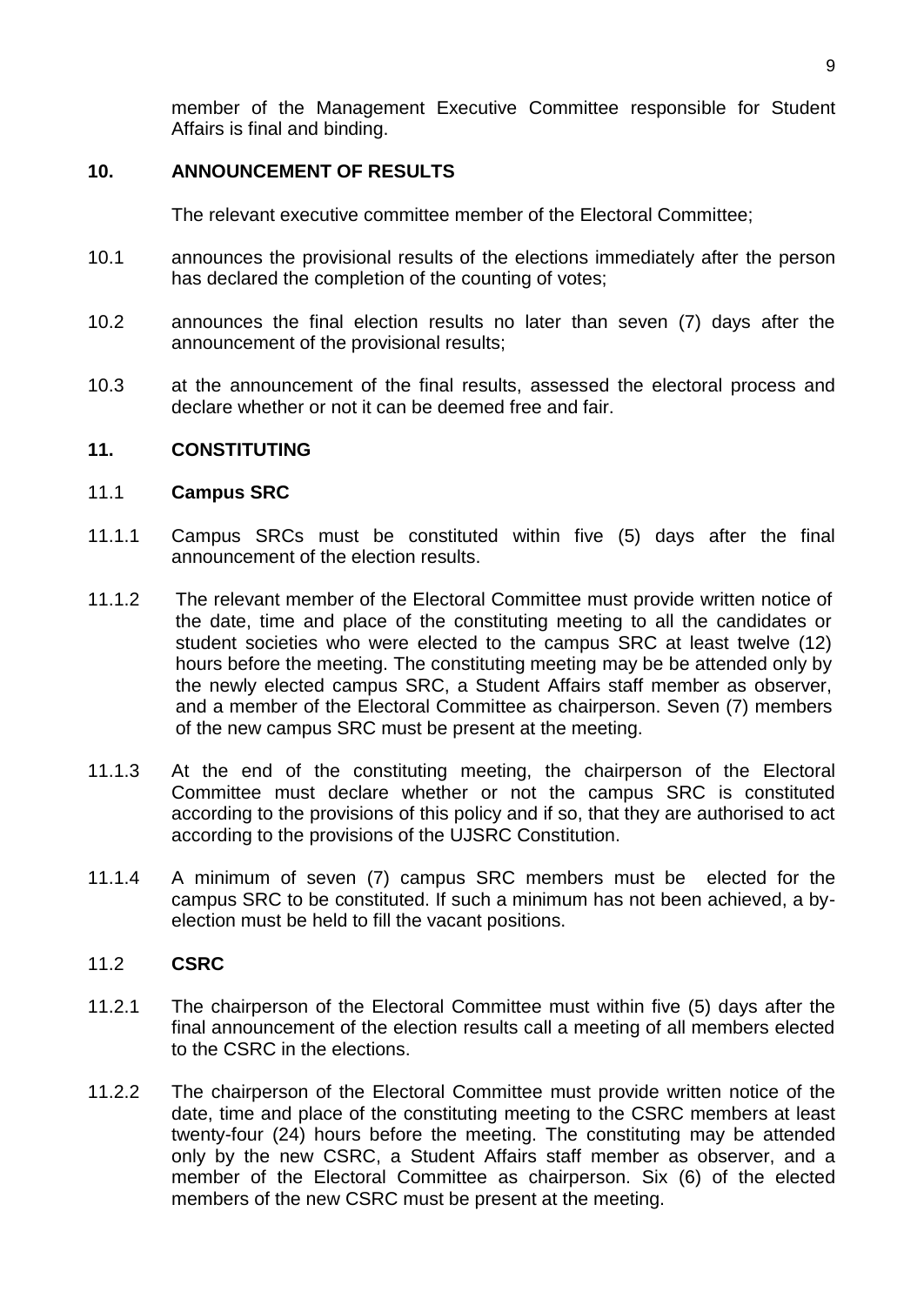- 11.2.3 A member of the Electoral Committee presides over the election of CSRC members for the various portfolios. For the election of each portfolio the following procedure is followed:
- 11.2.3.1 Nominations may be made by any member of the CSRC;
- 11.2.3.2 For a nomination to be valid a nominated person must accept and the nomination must be seconded by at least one member of the CSRC;
- 11.2.3.3 Nominated candidates have equal time to make presentations to CSRC members;
- 11.2.3.4 CSRC members have the opportunity to ask questions to nominated candidates;
- 11.2.3.5 CSRC members must vote per secret ballot for one candidate for the portfolio.
- 11.2.3.6 The counting of votes must be done by the member of the Electoral Committee and observed by the Student Affairs staff member.
- 11.2.4 At the end of the constituting meeting, the chairperson of the Electoral Committee must declare whether or not the CSRC is constituted according to the stipulations of this policy and if so, that they are authorised to act according to the provisions of the UJSRC Constitution.
- 11.2.5 A minimum of six (6) CSRC members must have been elected for the CSRC to be constituted. If such a minimum has not been achieved, a by-election is held to fill the vacant positions.

## **12. BY-ELECTIONS**

- 12.1 By-elections are held when a portfolio has not been contested or a vacancy occurs in a campus SRC or the CSRC and when it is necessary for the effective functioning of the campus SRC or the CSRC.
- 12.2 In the case of a by-election, a by-election organising committee comprising a Student Affairs staff member (chairperson), a member of staff of Corporate Governance must organise the by-election on the relevant campus. Such a committee must be approved by the member of the Management Executive Committee responsible for Student Affairs.
- 12.3 When a by-election is held to fill a vacancy in the campus SRC or CSRC, the election is held to contest the specific portfolio in which the vacancy occurred;
- 12.4 The by-election is conducted according to the provisions for SRC elections as prescribed in this policy with provision made for the following:
- 12.4.1 the replacement of an Electoral Committee by a by-election organising committee;

12.4.2 Any exception to the electoral procedure which has to be made for practical reasons must be approved by the member of the Management Executive Committee responsible for Student Affairs.